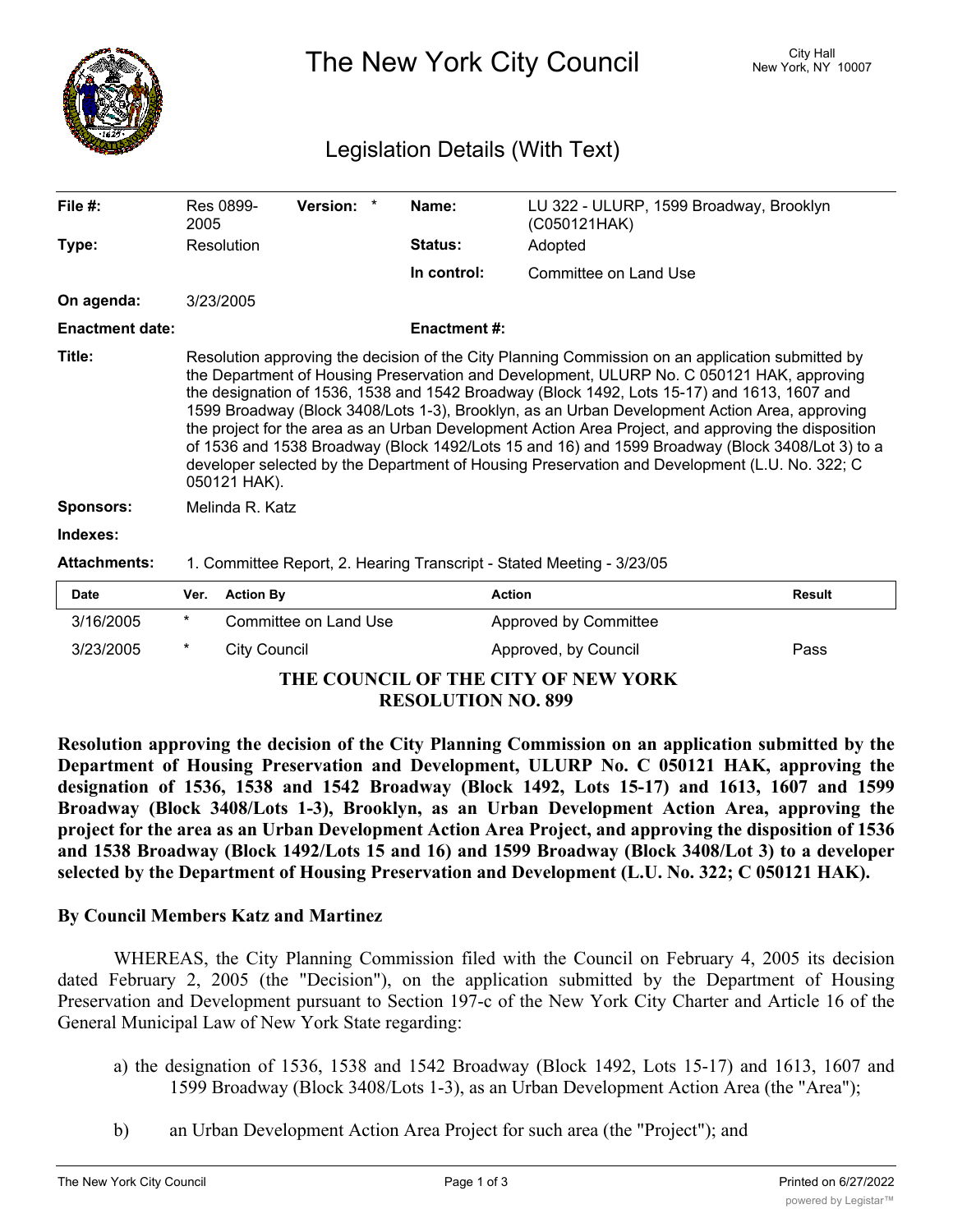pursuant to Section 197-c of the New York City Charter for the disposition of 1536 and 1538 Broadway (Block 1492/Lots 15 and 16) and 1599 Broadway (Block 3408/Lot 3) to a developer selected by the Department of Housing Preservation and Development to facilitate development of two sites for new retail development under HPD's ANCHOR (Alliance for Neighborhood Commerce, Homeownership and Revitalization) Program (the "Disposition") Community Districts 4 and 16, Borough of Brooklyn, (ULURP No. C 050121 HAK) (the "Application");

WHEREAS, the Decision is subject to review and action by the Council pursuant to Section 197-d(b)(1) of the City Charter;

WHEREAS, the Application and Decision are subject to review and action by the Council pursuant to Article 16 of the General Municipal Law of New York State;

WHEREAS, the New York City Department of Housing Preservation and Development ("HPD") submitted to the Council its recommendations regarding the Application on March 7, 2005;

WHEREAS, upon due notice, the Council held a public hearing on the Application and Decision on March 15, 2005;

WHEREAS, the Council has considered the land use and financial implications and other policy issues relating to the Application;

RESOLVED:

Pursuant to Section 197-d, the Council approves the decision of the City Planning Commission (C 050121 HAK).

The Council finds that the present status of the Disposition Area tends to impair or arrest the sound growth and development of the City of New York and that a designation of the Project as an urban development action area project is consistent with the policy and purposes stated in Section 691 of the General Municipal Law.

The Council approves the designation of the Disposition Area as an urban development action area pursuant to Section 693 of the General Municipal Law.

The Council approves the Project as an urban development action area project pursuant to Section 694 of the General Municipal Law.

The Council approves the disposition of 1536 and 1538 Broadway (Block 1492/Lots 15 and 16) and 1599 Broadway (Block 3408/Lot 3) to a developer selected by the Department of Housing Preservation and Development.

Adopted.

 $\frac{1}{2}$